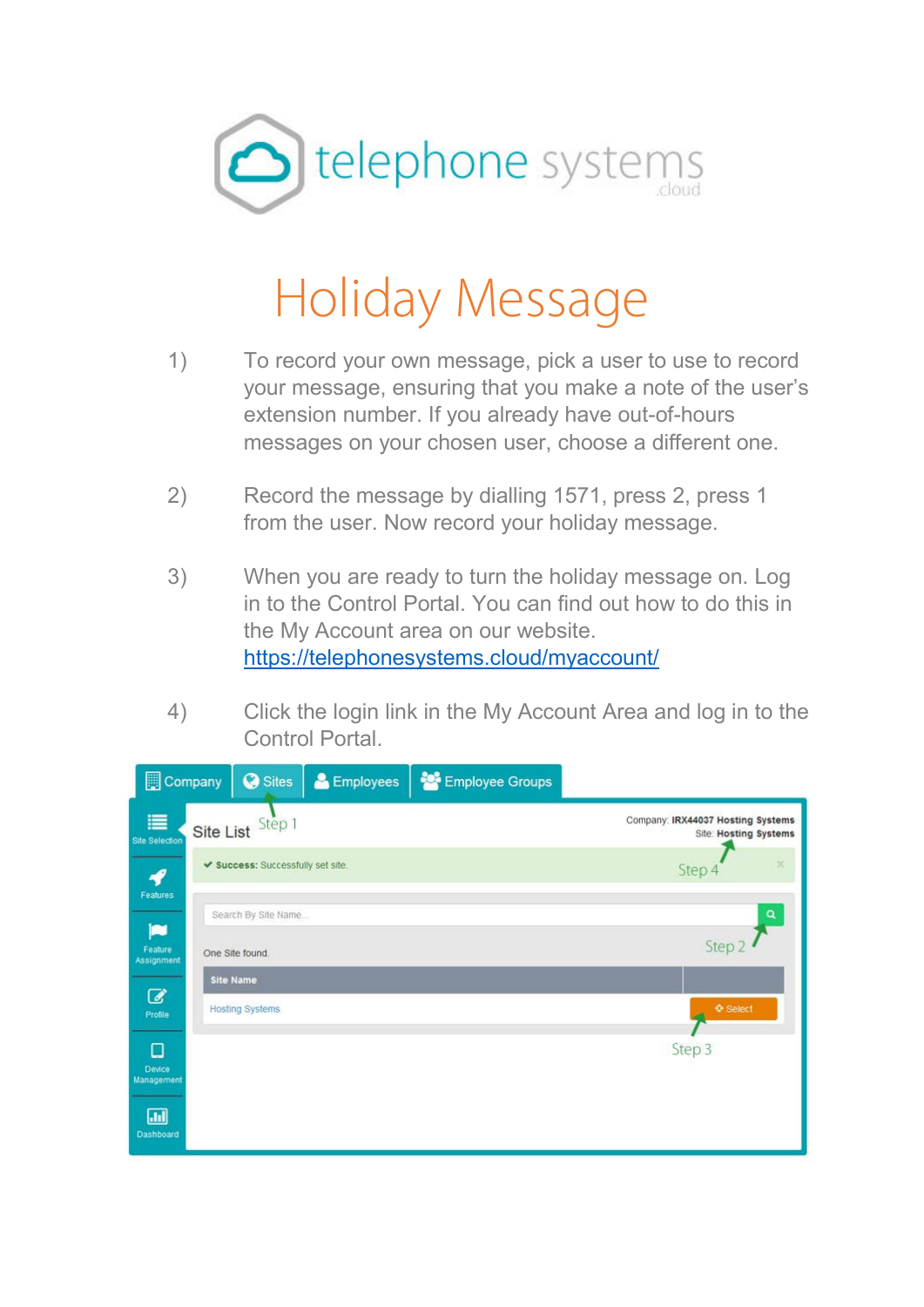- 5) Choose the 'Sites' tab, click the Green search icon button, then click 'Select' for the site you want to configure. You usually have only one site. The correct site selected will show in Step 4.
- 6) Choose *Features* on the left menu (rocket icon) and scroll to 'Hunt Groups' and click configure.

| <b>∨ Call Groups</b>           |                                |
|--------------------------------|--------------------------------|
| <b>O</b> Auto Attendants       | $\sqrt{\frac{1}{2}}$ Configure |
| <b>O</b> Call Centres          | $\sqrt{\frac{1}{2}}$ Configure |
| <b>O</b> Call Pickup Groups    | $\sqrt{\frac{1}{2}}$ Configure |
| <b>O</b> Flexible Seating Host | $E$ Configure                  |
| <b>O</b> Group Paging          | $\sqrt{\frac{1}{2}}$ Configure |
| <b>O</b> Hunt Groups           | $\sqrt{\frac{1}{2}}$ Configure |
| <b>O</b> Series Completion     | $E$ Configure                  |

- 7) Select your main Hunt Group (by clicking on its name). This is usually the one which has your main telephone number. If your number isn't listed here and you have an auto attendant, please go to the Auto Attendant section.
- 8) Once in your hunt group, go to *Feature Settings* on the left sub menu.
- 9) Press the *Call Forwarding* configure button
- 10) Tick *Always Forward Calls* and set the 'Forward To' information to be \*55 followed by the number of your